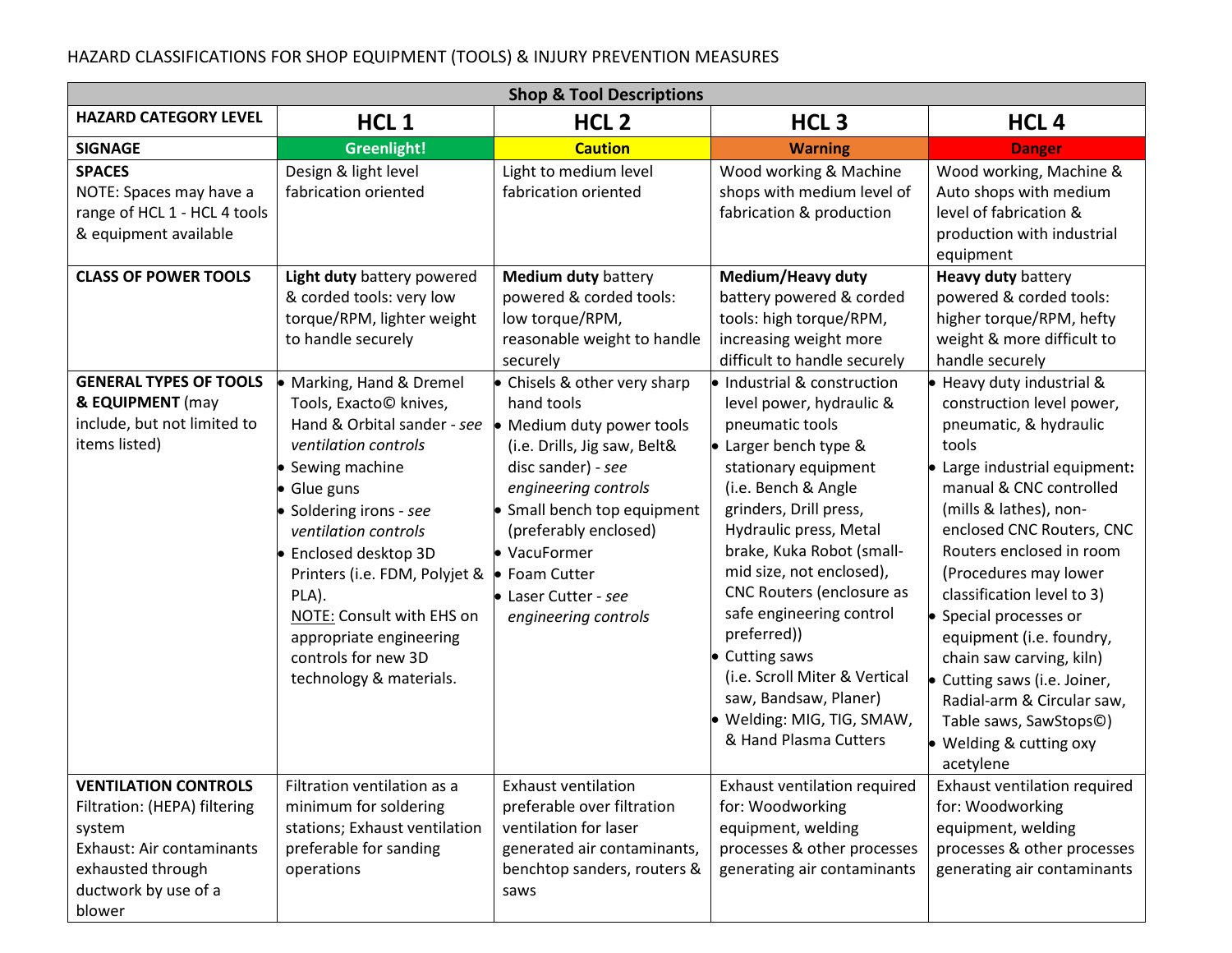| <b>INJURY PREVATION MEASURES</b> |                                                                                                                                                                                                                                                                                                                    |                                                                                                                                                                                                                                                                                                                                                                                                                                       |                                                                                                                                                                                                                                                                                                                                                                                                                                                                                                                                                               |                                                                                                                                                                                                                                                                                                                                                                                                                                                                                                                                                  |  |  |  |  |
|----------------------------------|--------------------------------------------------------------------------------------------------------------------------------------------------------------------------------------------------------------------------------------------------------------------------------------------------------------------|---------------------------------------------------------------------------------------------------------------------------------------------------------------------------------------------------------------------------------------------------------------------------------------------------------------------------------------------------------------------------------------------------------------------------------------|---------------------------------------------------------------------------------------------------------------------------------------------------------------------------------------------------------------------------------------------------------------------------------------------------------------------------------------------------------------------------------------------------------------------------------------------------------------------------------------------------------------------------------------------------------------|--------------------------------------------------------------------------------------------------------------------------------------------------------------------------------------------------------------------------------------------------------------------------------------------------------------------------------------------------------------------------------------------------------------------------------------------------------------------------------------------------------------------------------------------------|--|--|--|--|
| <b>HAZARD CATEGORY LEVEL</b>     | HCL <sub>1</sub>                                                                                                                                                                                                                                                                                                   | HCL <sub>2</sub>                                                                                                                                                                                                                                                                                                                                                                                                                      | HCL <sub>3</sub>                                                                                                                                                                                                                                                                                                                                                                                                                                                                                                                                              | HCL <sub>4</sub>                                                                                                                                                                                                                                                                                                                                                                                                                                                                                                                                 |  |  |  |  |
| <b>SIGNAGE</b>                   | Greenlight!                                                                                                                                                                                                                                                                                                        | <b>Caution</b>                                                                                                                                                                                                                                                                                                                                                                                                                        | <b>Warning</b>                                                                                                                                                                                                                                                                                                                                                                                                                                                                                                                                                | <b>Danger</b>                                                                                                                                                                                                                                                                                                                                                                                                                                                                                                                                    |  |  |  |  |
| 1. USER ACCESS                   | Flexible User access as<br>determined by the Shop<br>Manager                                                                                                                                                                                                                                                       | User access determined by<br>the Shop Manager                                                                                                                                                                                                                                                                                                                                                                                         | User Access when Manager,<br><b>Supervisor or Monitor</b><br>present                                                                                                                                                                                                                                                                                                                                                                                                                                                                                          | <b>User Access when Manager</b><br>or Supervisor present (most<br>preferable); alternatively a<br>well experienced Monitor<br>(to be determined by Shop<br>Manager)                                                                                                                                                                                                                                                                                                                                                                              |  |  |  |  |
| <b>USER TRAINING</b><br>2.       | Demonstration by Manager,<br>Supervisor, Monitor, Peer<br><b>OR</b><br>Self-Instruction at discretion<br>of Manager<br>• Review & post any<br>pertinent safety<br>precautions to follow &<br><b>Equipment User</b><br>Instructions<br>• At discretion of Manager<br>Review & document UVA<br><b>User Agreement</b> | Hands-on Instruction by<br>Manager, Supervisor, or<br>Monitor<br>• Review & document UVA<br><b>User Agreement</b><br>• Review & demonstrate<br>equipment<br>manufacturer's pertinent<br>safety precautions to<br>follow (i.e. PPE, machine<br>guards & moving parts of<br>equipment to avoid, E<br>Stops if present) &<br><b>Equipment User</b><br>Instructions.<br>• Equipment Operator<br>Instructions must be<br>readily available | Hands-on Instruction by<br>Manager, Supervisor, or<br>Monitor<br>• Review & document UVA<br><b>User Agreement</b><br>• Review & demonstrate<br>equipment<br>manufacturer's safety<br>precautions to follow (i.e.<br>PPE, machine guards &<br>moving parts of<br>equipment to avoid, E<br>Stops) & Equipment User<br>Instructions.<br>• Equipment Operator<br>Instructions must be<br>readily available<br><b>Hands-on Learning</b><br>New Users successfully<br>perform an appropriate<br>operation on equipment/<br>tool(s) they plan to use in<br>the shop. | Hands-on Instruction by<br>Manager or Supervisor<br>• Review & document UVA<br><b>User Agreement</b><br>• Review & demonstrate<br>equipment<br>manufacturer's safety<br>precautions to follow (i.e.<br>PPE, machine guards &<br>moving parts of<br>equipment to avoid, E<br>Stops) & Equipment User<br>Instructions.<br>• Equipment Operator<br>Instructions must be<br>readily available<br><b>Hands-on Learning</b><br>New Users successfully<br>perform an appropriate<br>operation on equipment/<br>tool(s) they plan to use in<br>the shop. |  |  |  |  |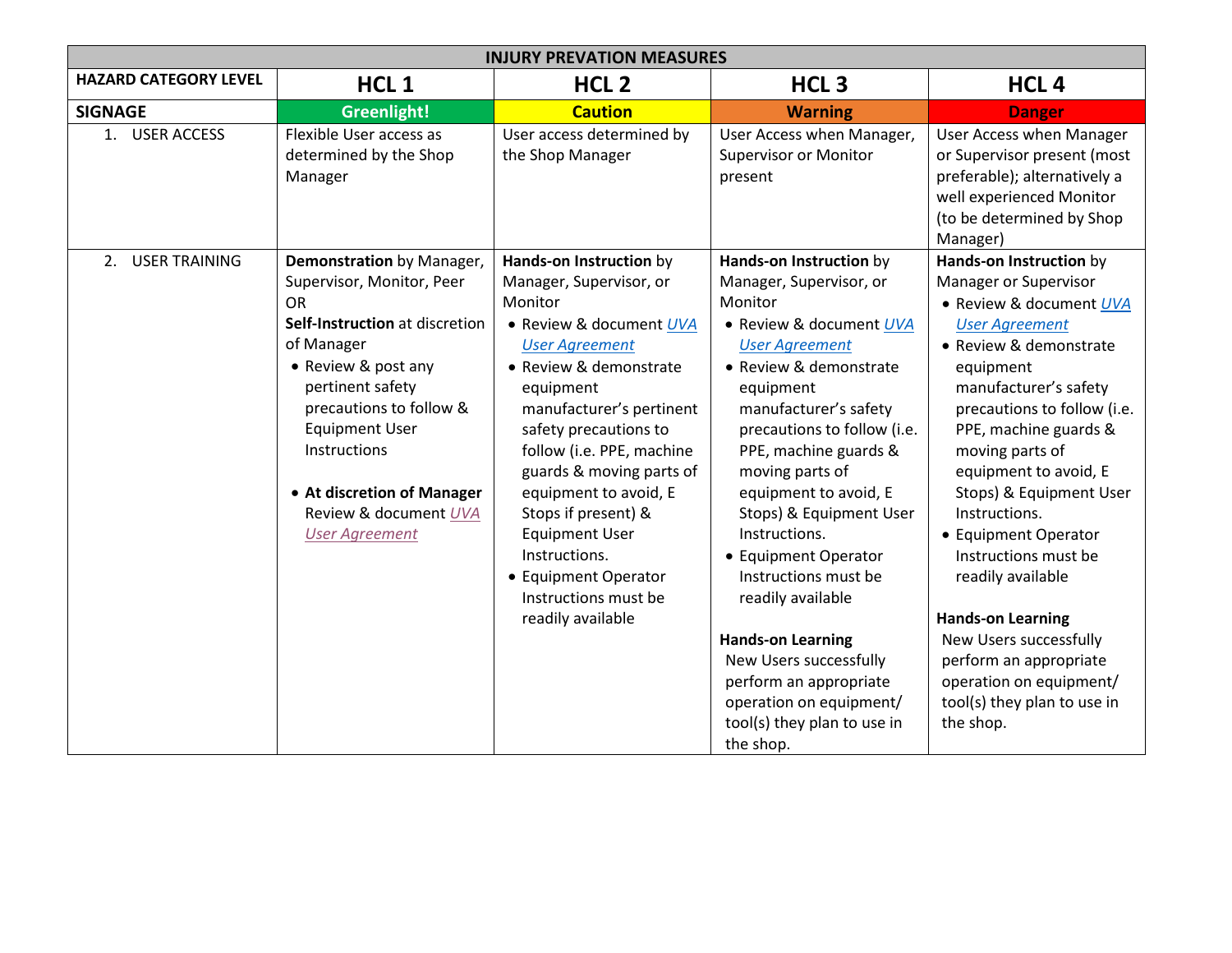| <b>HAZARD CATEGORY LEVEL</b><br><b>SIGNAGE</b>                               | HCL <sub>1</sub><br>Greenlight! | <b>INJURY PREVENTION MEASURES (CONTINUED)</b><br>HCL <sub>2</sub>                                                                                              | HCL <sub>3</sub>                                                                                                                                                                                             |                                                                                                                                                                                                                                                                                                                                                                |
|------------------------------------------------------------------------------|---------------------------------|----------------------------------------------------------------------------------------------------------------------------------------------------------------|--------------------------------------------------------------------------------------------------------------------------------------------------------------------------------------------------------------|----------------------------------------------------------------------------------------------------------------------------------------------------------------------------------------------------------------------------------------------------------------------------------------------------------------------------------------------------------------|
|                                                                              |                                 |                                                                                                                                                                |                                                                                                                                                                                                              |                                                                                                                                                                                                                                                                                                                                                                |
|                                                                              |                                 |                                                                                                                                                                |                                                                                                                                                                                                              | HCL <sub>4</sub>                                                                                                                                                                                                                                                                                                                                               |
|                                                                              |                                 | <b>Caution</b>                                                                                                                                                 | <b>Warning</b>                                                                                                                                                                                               | <b>Danger</b>                                                                                                                                                                                                                                                                                                                                                  |
| <b>USER SUPERVISION</b><br>3.<br>As a <b>New User</b><br>As a Qualified User | None required                   | New Users: Oversight by the<br>Manager, Supervisor or<br>Monitor while gaining<br>experience & competency<br><b>Qualified User: Peer Buddy</b><br>as a minimum | New Users: Oversight by the<br>Manager, Supervisor<br>(preferred) or; Monitor,<br>while gaining experience &<br>competency<br><b>Qualified User: Monitor as</b><br>minimum level of oversight<br>recommended | New Users: Oversight by the<br>Manager, Supervisor -<br>(strongly recommended) or;<br>well experienced Monitor,<br>while gaining experience &<br>competency<br><b>Qualified User: well-</b><br>experienced Monitor as<br>minimum level of oversight<br>strongly recommended<br><b>Experienced Qualified User:</b><br>must review work first with<br>Peer Buddy |
| See Definitions - Levels of<br><b>Supervision</b>                            |                                 | [Best safety practice $-$<br>Qualified User reviews work<br>first with Supervisor on site;<br>or Peer Buddy, before<br>operating equipment]                    | [Best safety practice -<br>Qualified User reviews work<br>first with Supervisor on site<br>or; Peer Buddy, before<br>operating equipment]                                                                    | [Best safety practice -<br>Qualified User reviews work<br>first with Supervisor on site<br>before operating<br>equipment]                                                                                                                                                                                                                                      |